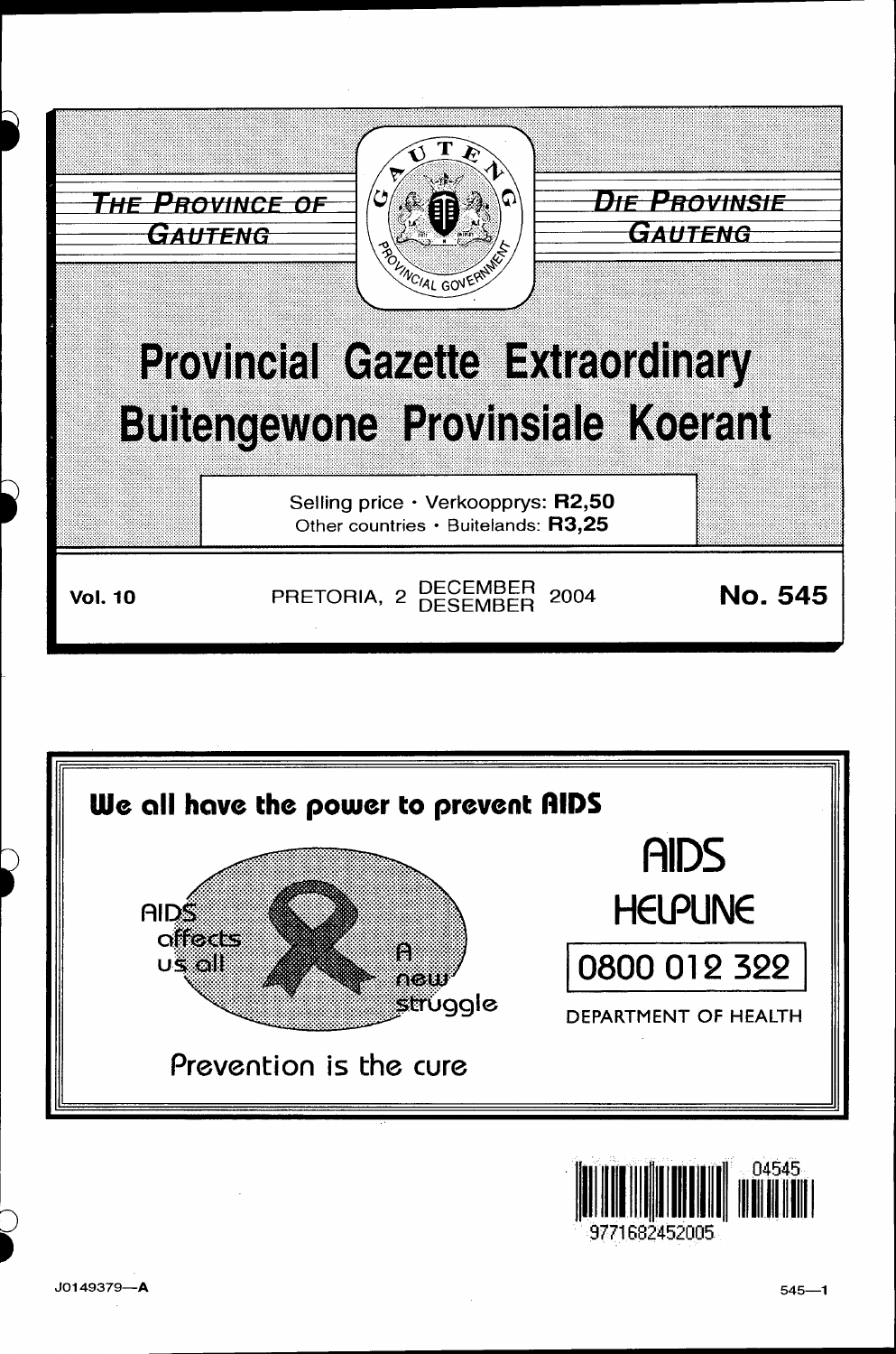# CONTENTS • INHOUD

No. Page Gazette No. No.

#### LOCAL AUTHORITY NOTICE

2750 Town-planning and Townships Ordinance (15/1986): City of Tshwane Metropolitan Municipality: Centurion Amendment Scheme 1331 ........................................................................................................................................... . 2 545

# LOCAL AUTHORITY NOTICE

## LOCAL AUTHORITY NOTICE 2750

#### CITY OF TSHWANE METROPOLITAN MUNICIPALITY

#### CENTURION AMENDMENT SCHEME 1331

It is hereby notified in terms of the provisions of section 125 (1) of the Town-planning and Townships Ordinance, 1986 (Ordinance 15 of 1986), that the City of Tshwane Metropolitan Municipality has approved an amendment scheme with regard to the land in the township of Raslouw Extension 7, being an amendment of the Centurion Town-planning Scheme, 1992.

Map 3 and the scheme clauses of this amendment scheme are filed with the Acting General Manager: Legal Services, and are open to inspection during normal office hours.

This amendment is known as Centurion Amendment Scheme 1331.

 $\ddot{\phantom{a}}$ 

(16/3/1/913)

November 2004

Acting General Manager: Legal Services (Notice No 1045/2004)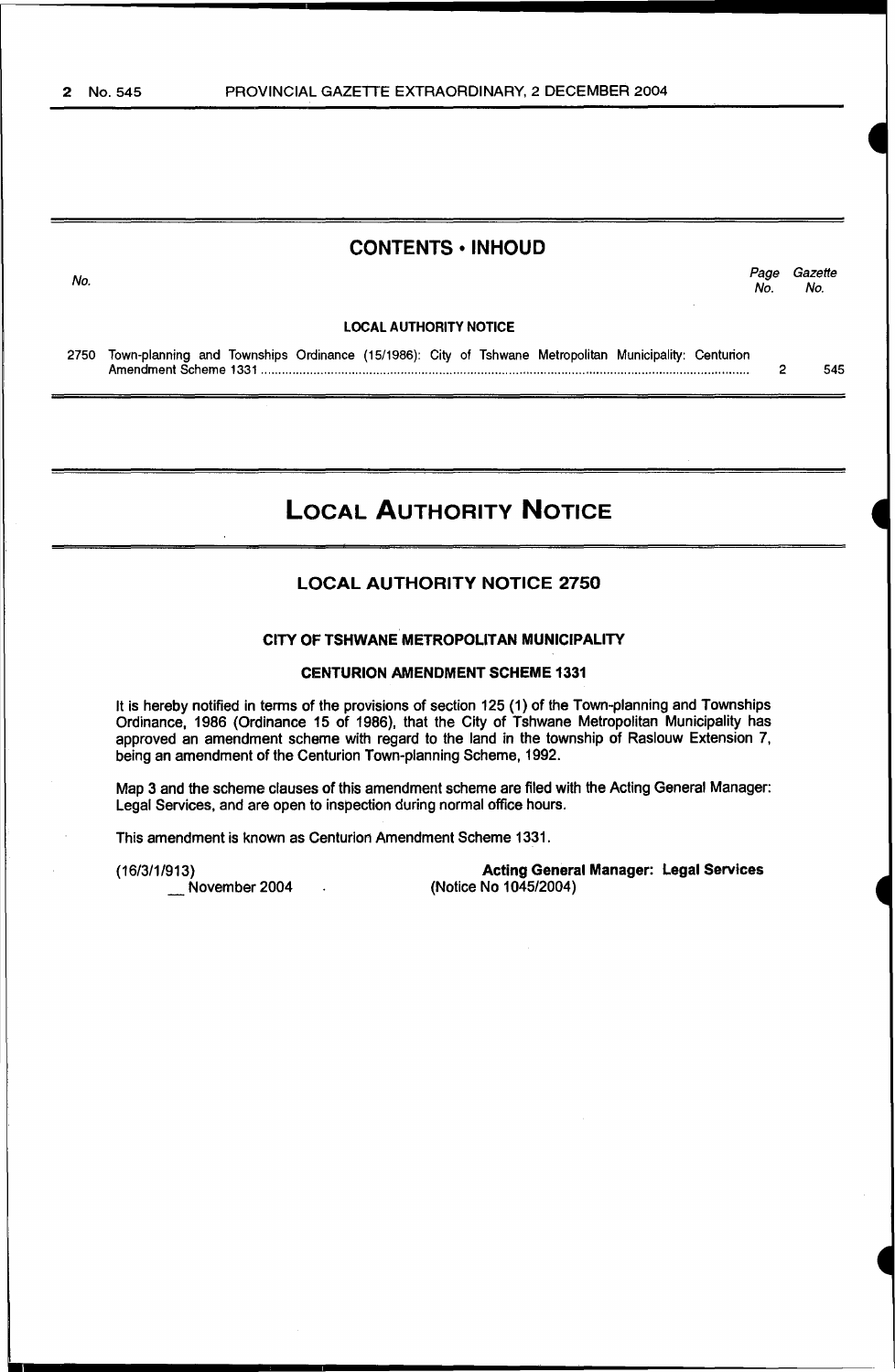### PLAASLIKE BESTUURSKENNISGEWING 2750

#### STAD TSHWANE METROPOLITAANSE MUNISIPALITEIT

#### CENTURION WYSIGINGSKEMA 1331

Hierby word ingevolge die bepalings van artikel 125 ( 1) van die Ordonnansie op Dorpsbeplanning en Dorpe, 1986 (Ordonnansie 15 van 1986), bekend gemaak dat die Stad Tshwane Metropolitaanse Munisipaliteit 'n wysigingskema met betrekking tot die grand in die dorp Raslouw Uitbreiding 7, synde 'n wysiging van die Centurion-dorpsbeplanningskema, 1992, goedgekeur het.

Kaart 3 en die skemaklousules van hierdie wysigingskema word deur die Waarnemende Hoofbestuurder: Regsdienste, in bewaring gehou en lê gedurende gewone kantoorure ter insae.

Hierdie wysiging staan bekend as Centurion-wysigingskema 1331.

(16/3/1/913) November 2004

Waamemende Hoofbestuurder: Regsdienste (Kennisgewing No 1045/2004)

=============================================================================

#### CITY OF TSHWANE METROPOLITAN MUNICIPALITY

#### DECLARATION OF RASLOUW EXTENSION 7 AS APPROVED TOWNSHIP

In terms of section 103 of the Town-planning and Townships Ordinance, 1986 (Ordinance No. 15 of 1986), the City of Tshwane Metropolitan Municipality hereby declares the Township of Raslouw Extension 7 to be an approved township, subject to the conditions as set out in the Schedule hereto.

(16/3/1 /913)

#### **SCHEDULE**

CONDITIONS UNDER WHICH THE APPLICATION MADE BY JFS PROPERTIES NUMBER ONE (PROPRIETARY) LTD IN TERMS OF THE PROVISIONS OF CHAPTER 3 OF THE TOWN-PLANNING AND TOWNSHIPS ORDINANCE, 1986 (ORDINANCE NO 15 OF 1986), FOR PERMISSION TO ESTABLISH A TOWNSHIP ON PORTION 218 (A PORTION OF PORTION 1) OF THE FARM SWARTKOP 383 JR, PROVINCE OF GAUTENG, HAS BEEN GRANTED.

- 1. CONDITIONS OF ESTABLISHMENT
	- 1.1 NAME

The name of the township shall be Raslouw Extension 7.

1.2 DESIGN

The township shall consist of erven and streets as indicated on General Plan SG Nr 11444/2003.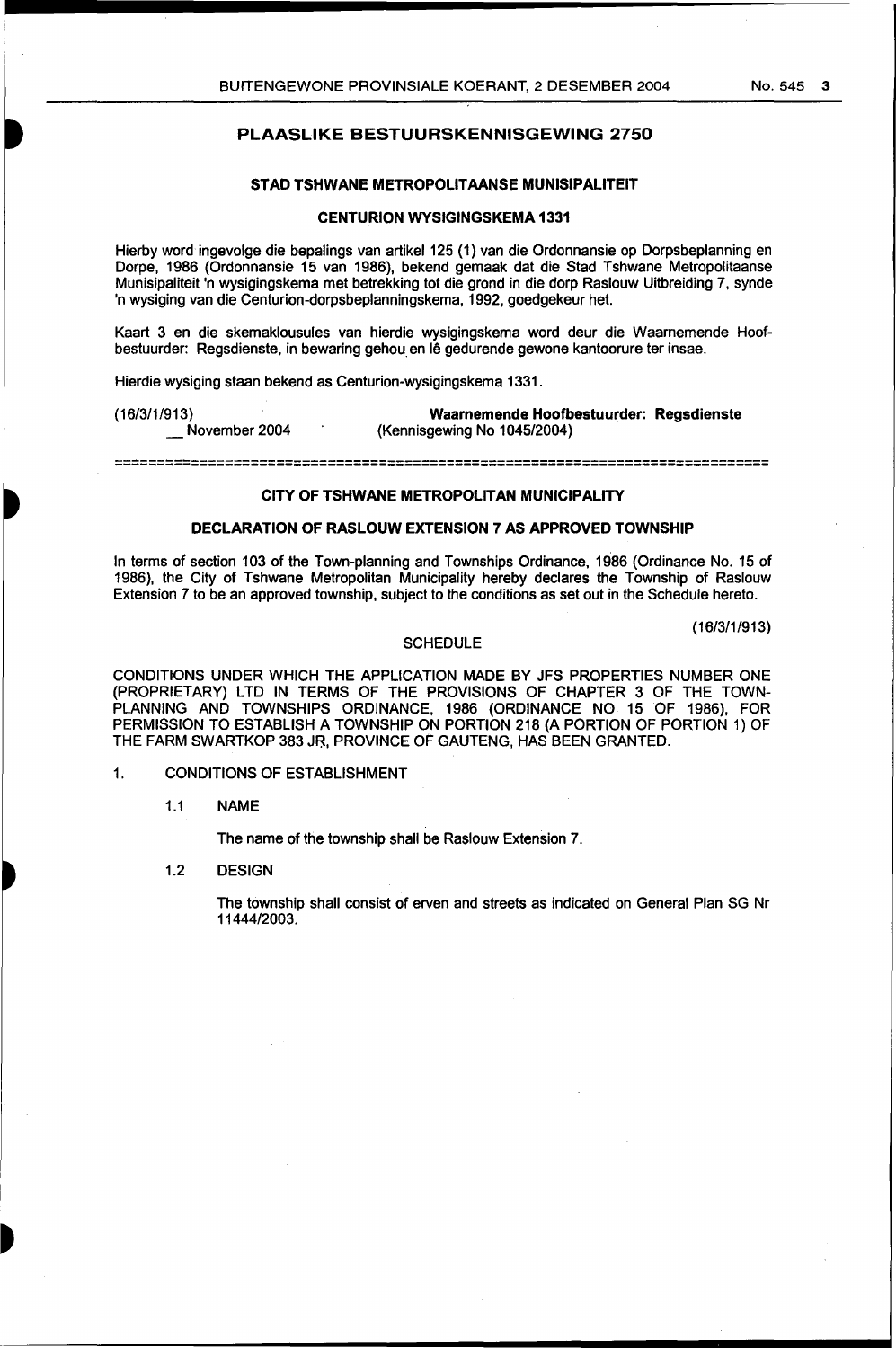#### 1.3 ENDOWMENT

The township owner shall in terms of the provisions of the Town Planning and Townships Ordinance, 1986 pay a lUmp sum endowment of R170 000,00 to the local authority for the provision of land for a park (public open space).

#### 1.4 DISPOSAL OF EXISTING CONDITIONS OF TITLE

All erven shall be made subject to existing conditions and servitudes, if any, including the reservation of the rights to minerals.

#### 1.5 PRECAUTIONARY MEASURES

The township owner shall at its own expense, make arrangements with the local authority, in order to ensure that-

- (a) water will not dam up, that the entire surface of the dolomite area/s is drained properly and that streets are sealed effectively with tar, cement or bitumen; and
- (b) trenches and excavations for foundations, pipes and cables or for any other purposes, are properly refilled with damp soil in layers not thicker than 150 mm, and compacted until the same grade of compaction as that of the surrounding material is obtained.

#### 1.6 REMOVAL OR REPLACEMENT OF MUNICIPAL AND TELKOM SERVICES

If, by reason of the establishment of the township, it should become necessary to remove or replace any existing municipal services, the cost thereof shall be borne by the township owner.

1.7 TRANSFER OF LAND TO THE SECTION 21 COMPANY (HOME OWNER'S ASSO-CIATION)

Erf 136 shall be transferred to the homeowner's association (Section 21 Company) by and at the expense of the township owner.

#### 1.8 RESTRICTION ON THE ALIENATION OF LAND

Regardless the issuing of a certificate as contemplated in Section 82 (1)(b)(ii)(cc) of the Town Planning and Townships Ordinance, 1986 (Ordinance 15 of 1986), no erf in the township may be transferred or be dealt with otherwise until the City of Tshwane Metropolitan Municipality certifies that the developer has complied with the provisions of conditions 9(i) to 9(iv) inclusive below.

#### 1.9 THE DEVELOPER'S OBLIGATIONS

#### (i) ASSOCIATION AND STATUTES··

The developer must register a section 21 company (homeowner's association).in terms of provisions of the Companies Act, 1973 (Act 61 of 1973). A copy of the registered Deed of Association (CM4) and the Company Statutes must be submitted to the City of Tshwane Metropolitan Municipality.

Association and Statutes must clearly state that the main objective of the homeowner's association is the maintenance of the internal engineering services of the development (i.e. water, sewerage, electricity, and the road and storm water sewers). The developer is deemed to be a member of the Section 21 Company, with all the rights and obligations of an ordinary member, until the last erf has been transferred.

#### (ii) PROVISION OF ENGINEERING DRAWINGS

The developer must submit to the City of Tshwane Metropolitan Municipality complete engineering drawings in respect of internal sewers and sewer connection points and complete engineering drawings in respect of the internal road and storm water sewers as well as water and electricity services, prior to the commencement of the construction of the said services.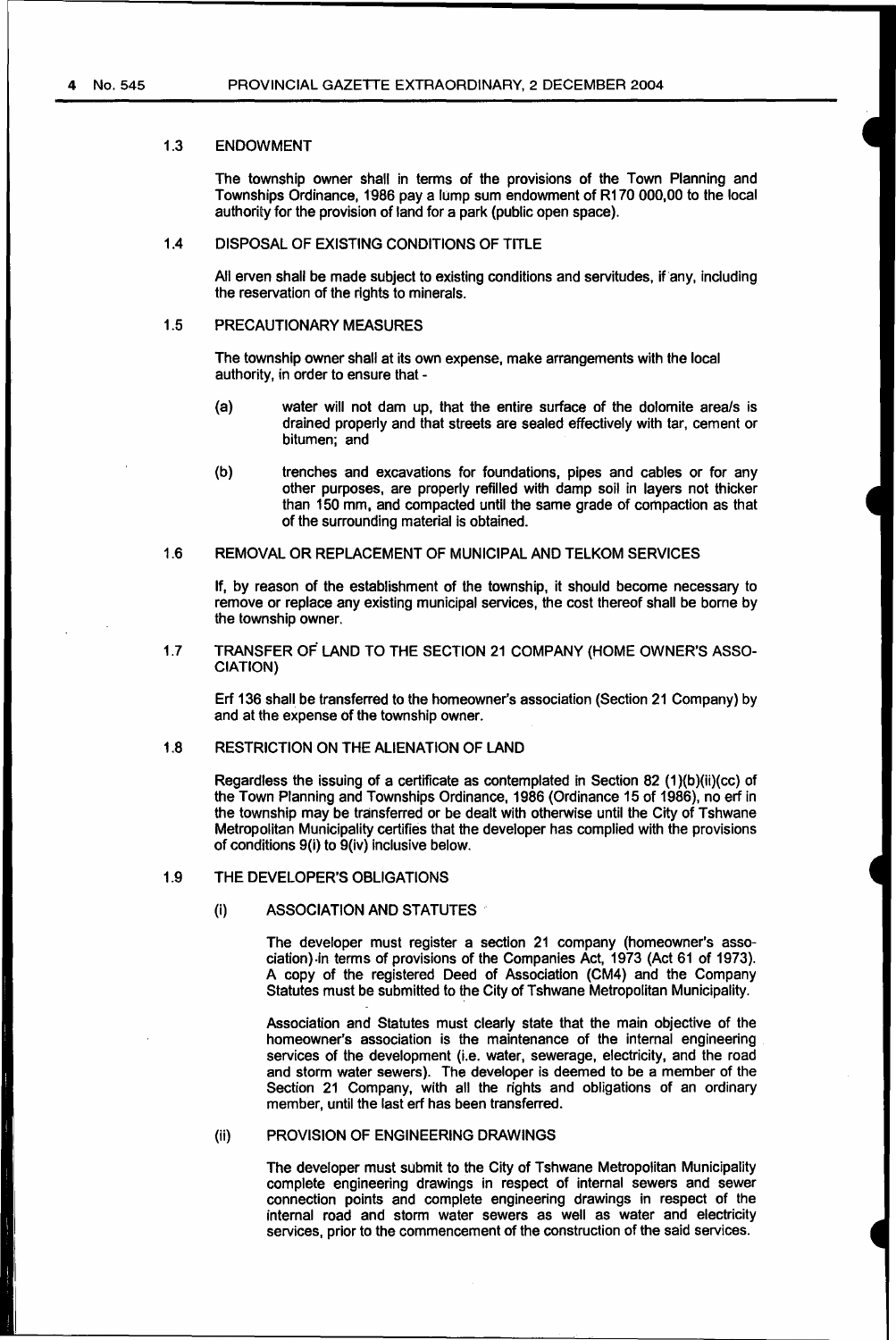$\ddot{\tau}$ 

#### (iii) PROVISION OF A CERTIFICATE BY A PROFESSIONAL ENGINEER

Before any erf is transferred, the City of Tshwane Metropolitan Municipality must be provided with a certificate by a Professional Engineer for water, sewerage, electricity, and the internal road and storm water sewers in which is certified that the internal engineering services have been completed and that the engineers accept liability for the services. The municipality may at its own discretion allow an exception in respect of the internal road and storm water sewers. If this is the case, the developer must give the Municipality an undertaking that the developer will complete this service on or before a certain date and must provide the Municipality with a guarantee issued by a recognised financial institution.

No building plans will be approved before the services are completed and (if applicable) taken over by the division of the Service Delivery Department.

#### (iv) MAINTENANCE PERIOD AND GUARANTEE

A maintenance period of 12 (twelve) months commences when the last of the internal engineering service (i.e. water, sewerage, electricity, and the road and storm water sewers) have been completed. The developer must furnish the section 21 company with a maintenance guarantee, issued by a recognised financial institution, in respect of poor workmanship and/or materials with regard to the civil engineering services and electricity service, which guarantee must be for an amount that is equal to 5% of the contract cost of the civil services and 10% of the contract cost of the electrical services and proof of this must be submitted to the City of Tshwane Metropolitan Municipality.

#### 2. CONDITIONS OF TITLE

THE UNDERMENTIONED ERVEN SHALL BE SUBJECT TO THE CONDITIONS AS INDICATED, IMPOSED BY THE LOCAL AUTHORITY IN TERMS OF THE PROVISIONS OF THE TOWN-PLANNING AND TOWNSHIPS ORDINANCE, 1986 (ORDINANCE 15 OF 1986)

- (1) ALL ERVEN
	- (i) The erf shall be subject to a servitude, 3 metre wide, for municipal services (water, sewerage, electricity and stormwater) (hereinafter referred to as "the services"), in favour of the local authority, along any two boundaries, excepting a street boundary and, in the case of a panhandle erf, an additional servitude for municipal purposes, 2 metre wide, over the entrance portion of the erf, if and when required by the local authority: Provided that the local authority may waive any such servitude.
	- (ii) No buildings or other structures may be erected within the aforesaid servitude area and no trees with large roots may be planted within the area of such servitude or within a distance of 2 metre from it.
	- (iii) The City of Tshwane Metropolitan Municipality shall be entitled to temporarily deposit on the land adjoining the aforesaid servitude, any material it excavates during the laying, maintenance or removal of such services and other works which in its discretion it regards necessary, and furthermore the City of Tshwane Metropolitan Municipality shall be entitled to reasonable access to the said property for the aforesaid purpose, subject to the provision that the City of Tshwane Metropolitan Municipality shall make good any damage caused during the laying, maintenance or removal of such services and other works.

#### (2) ERVEN 93 AND 109

The erven are subject to a 3 meter wide servitude for municipal purposes as indicated on the General Plan.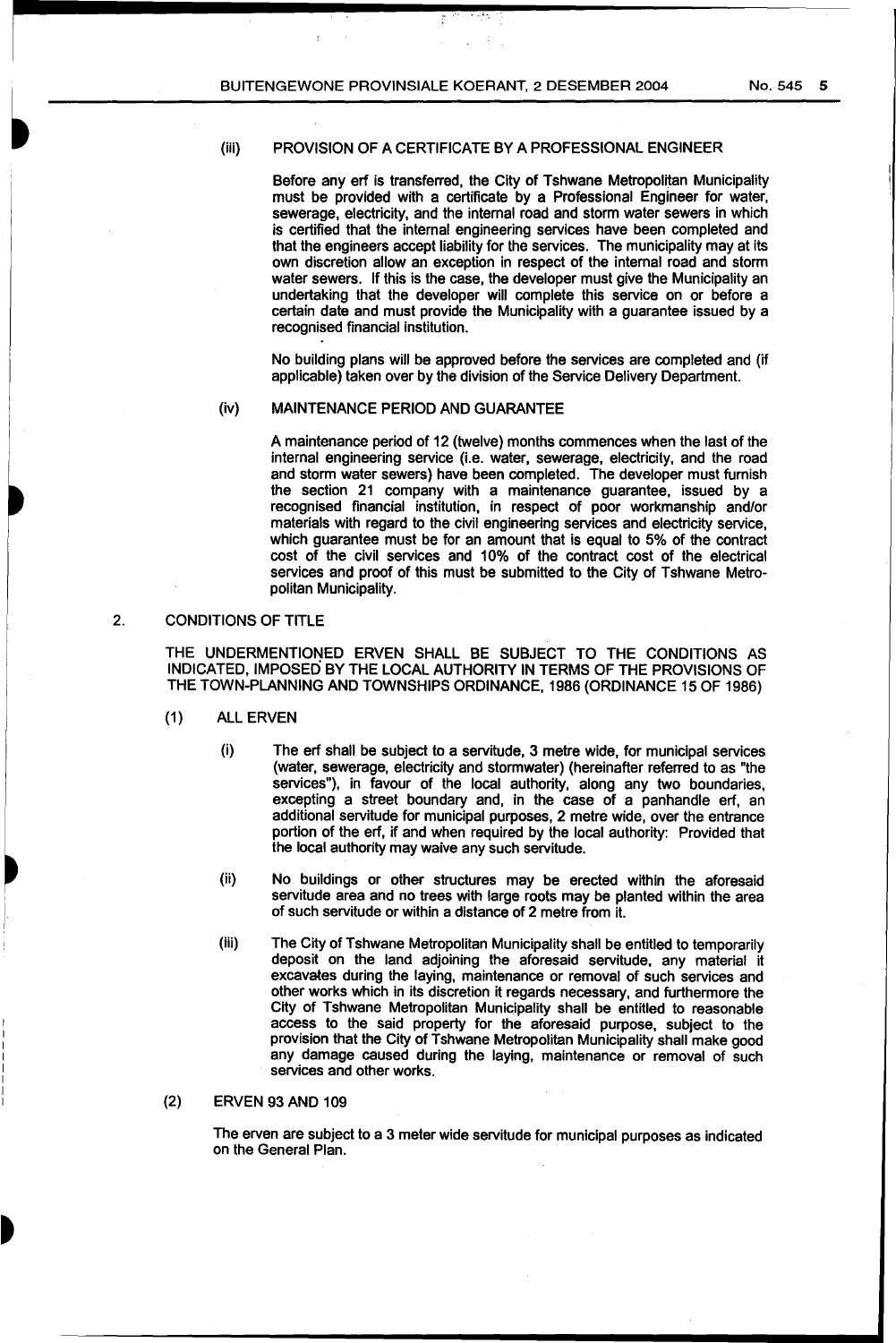#### **STAD TSHWANE METROPOLITAANSE MUNISIPALITEIT**

#### **VERKLARING VAN RASLOUW UITBREIDING 7 TOT GOEDGEKEURDE DORP**

lngevolge artikel 103 van die Ordonnansie op Dorpsbeplanning en Dorpe, 1986 (Ordonnansie No 15 van 1986), verklaar die Stad Tshwane Metropolitaanse Munisipaliteit hierby die dorp Raslouw Uitbreiding 7 tot 'n goedgekeurde dorp, onderworpe aan die voorwaardes uiteengesit in die bygaande Bylae.

#### BYLAE

(16/3/1/913)

STAAT VAN VOORWAARDES WAAROP DIE AANSOEK GEDOEN DEUR JFS PROPERTIES NUMBER ONE (PROPRIETARY) LTD INGEVOLGE DIE BEPALINGS VAN HOOFSTUK 3 VAN DIE ORDONNANSIE OP DORPSBEPLANNING EN DORPE, 1986 (ORDONNANSIE NO 15 VAN 1986), OM TOESTEMMING OM 'N DORP OP GEDEELTE 218 ('N GEDEELTE VAN GEDEELTE 1) VAN DIE PLAAS SWARTKOP 383 JR, GAUTENG, TE STIG, TOEGESTAAN IS.

#### 1. STIGTINGSVOORW AARDES

1.1 NAAM

Die naam van die dorp is Raslouw Uitbreiding 7.

1.2 ONTWERP

Die dorp bestaan uit erwe en strate soos aangedui op Algemene Plan LG No 11444/2003.

#### 1.3 BEGIFTIGING

Die dorpseienaar moet ingevolge die bepalings van die Ordonnansie op Dorpsbeplanning en Dorpe, 1986, aan die plaaslike bestuur as begiftiging 'n globale bedrag van R170 000-00 betaal vir die voorsiening van grond vir 'n park (openbare oopruimte).

#### 1.4 BESKIKKING OOR BESTAANDE TITELVOORWAARDES

Aile erwe moet onderworpe gemaak word aan bestaande voorwaardes en serwitute, as daar is, met inbegrip van die voorbehoud van die regte op minerale.

#### 1.5 VOORKOMENDE MAATREëLS

Die dorpseienaar moet op eie koste reelings met die plaaslike bestuur tref om te verseker dat -

- (a) water nie opdam nie, dat die hele oppervlakte van die dolomiet areas behoorlik gedreineer word en dat die strate doeltreffend met teer, beton of butimen geseel word; en
- (b) slote en uitgrawings vir fondamente, pype kables of vir enige ander doeleindes behoorlik met klam grond in lae wat nie dikker as 150mm is nie, opgevul word en gekompakteer word totdat dieselfde verdigtingsgraad as wat die omliggende materiaal is, verkry is.

#### 1.6 VERSKUIWING OF DIE VERVANGING VAN MUNISIPALE EN TELKOM DIENSTE

lndien, as gevolg van die stigting van die dorp, dit mag nodig word om enige bestaande munisipale of Telkom dienste te verskuif, verwyder of te vervang, sal die koste daarvan deur die dorpseienaar gedra word.

1.7 OORDRAG VAN GROND NA DIE ARTIKEL 21 MAATSKAPPY (HUISEIENAARS-VERENIGING)

Erf 136 moet oorgedra word deur en op koste van die dorpseienaar aan die huiseienaarsvereniging (Artikel 21 Maatskappy).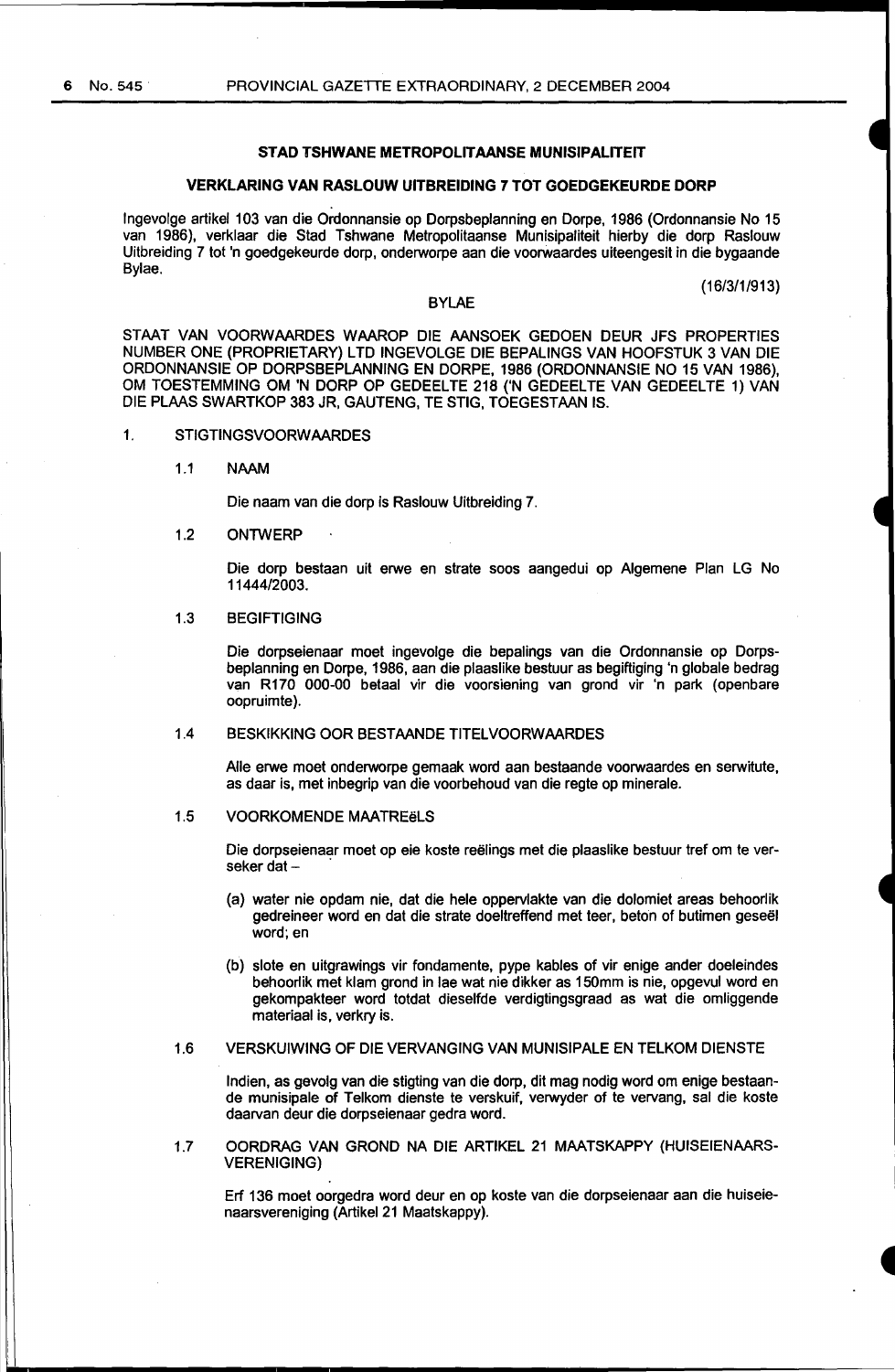#### 1.8 BEPERKING OP DIE VERVREEMDING VAN GROND

Ongeag die uitreiking van 'n sertifikaat ingevolge Artikel 82(1 )(b)(ii)(cc) van die Ordonnansie op Dorpsbeplanning en Dorpe, 1986 (Ordonnansie 15 van 1986), mag geen erf in die dorp getransporteer of andersins mee gehandel word nie alvorens die Stad van Tshwane Metropolitaanse Munisipaliteit gesertifiseer het dat die dorpstigter voldoen het aan die vereistes soos uiteengesit in voorwaarde 9(i) tot 9(iv) hieronder.

#### 1.9 VERPLIGTINGE VAN DIE ONTWIKKELAAR

#### (i) AKTE VAN OPRIGTING

Die dorpseienaar moet 'n Artikel 21 Maatskappy (huiseienaarsvereniging) registreer ingevolge die Maatskappyewet, 1973 (Wet 61 van 1973). 'n Kopie van die geregistreerde Akte van Oprigting (CM4) en die Maatskappy Statute moet ingedien word by die Stad Tshwane Metroplitaanse Munisipaliteit.

Die Akte van Oprigting moet duidelik stipuleer dat die hoofdoelwit van die huiseienaarsvereniging die instandhouding van die interne ingenieursdienste van die dorp is (bv water, riool, elektrisiteit, paaie en stormwater riolering). Die dorpseienaar moet 'n lid van die Artikel 21 Maatskappy wees met aile regte en verpligtinge van 'n gewone lid tot en met die oordrag van die laaste erf.

#### (ii) VOORSIENING VAN INGENIEURSTEKENINGE

Die dorpseienaar moet volledige ingenieurstekening met betrekking tot die interne riooleringstelsel en rioolaansluitingspunte en volledige ingenieurstekeninge ten opsigte van die interne paaie en stormwaterriolering asook water en elektrisiteitsdienste by die Stad Tshwane Metropolitaanse Munisipaliteit indien alvorens konstruksie aan enige van die gemelde dienste begin mag word.

#### (iii) VOORSIENING VAN 'N SERTIFIKAAT DEUR 'N PROFESSIONELE INGENIEUR

'n lngenieursertifikaat onderteken deur 'n Professionele lngenieur moet by die Stad Tshwane Metropolitaanse Munlsipaliteit ingehandig word (alvorens enige erwe oorgedra mag word) met betrekking tot water, riool, elektrisiteit en interne paaie en stormwaterriolering wat sertifiseer dat die interne ingenieursdienste voltooi is en dat die ingenieur verantwoordelikheid aanvaar vir aile dienste. Die munisipaliteit beskik oor die diskresie om 'n uitsondering te maak met betrekking tot interne paaie en stormwaterriolering. lndien laasgenoemde van toepassing is, moet die dorpseienaar aan die Munisipaliteit 'n onderneming gee dat die dienste voltooi sal wees teen 'n vasgestelde datum en moet die ontwikkelaar 'n waarborg dienooreenkomstig inhandig wat deur 'n erkende finansiele installing uitgereik is.

Bouplanne sal nie goedgekeur word alvorens die dlenste voltooi en deur die Dienste Departemente oorgeneem is nie (indien van toepassing).

#### (iv) INSTANDHOUDINGSTERMYN EN WAARBORG

Na voltooiing van aile interne ingenieursdienste (bv. Water, riool, elektrisiteit en die paaie en stormwaterriolering) sal 'n instandhoudingstermyn van 12 (TWAALF) maande daarop van toepassing wees. 'n Instandhoudingswaarborg aan die Artikel 21 Maatskappy voorsien, uitgereik deur 'n erkende finansiële instelling en gelykstaande aan 5% van die kontrakkoste ten opsigte van die geinstalleerde paaie en stormwaterdienste en 10% van die kontrakkoste ten opsigte van die geinstalleerde elektrisiteitsdienste, welke waarborg voorsiening maak om enige defektiewe vakmanskap en/of materiale met betrekking tot die paaie en stormwaterdienstee en elektrisiteitsdienste te herstel. 'n Bewys van hierdie waarborg moet by die Stad Tshwane Metropolitaanse Munisipaliteit lngehandig word.